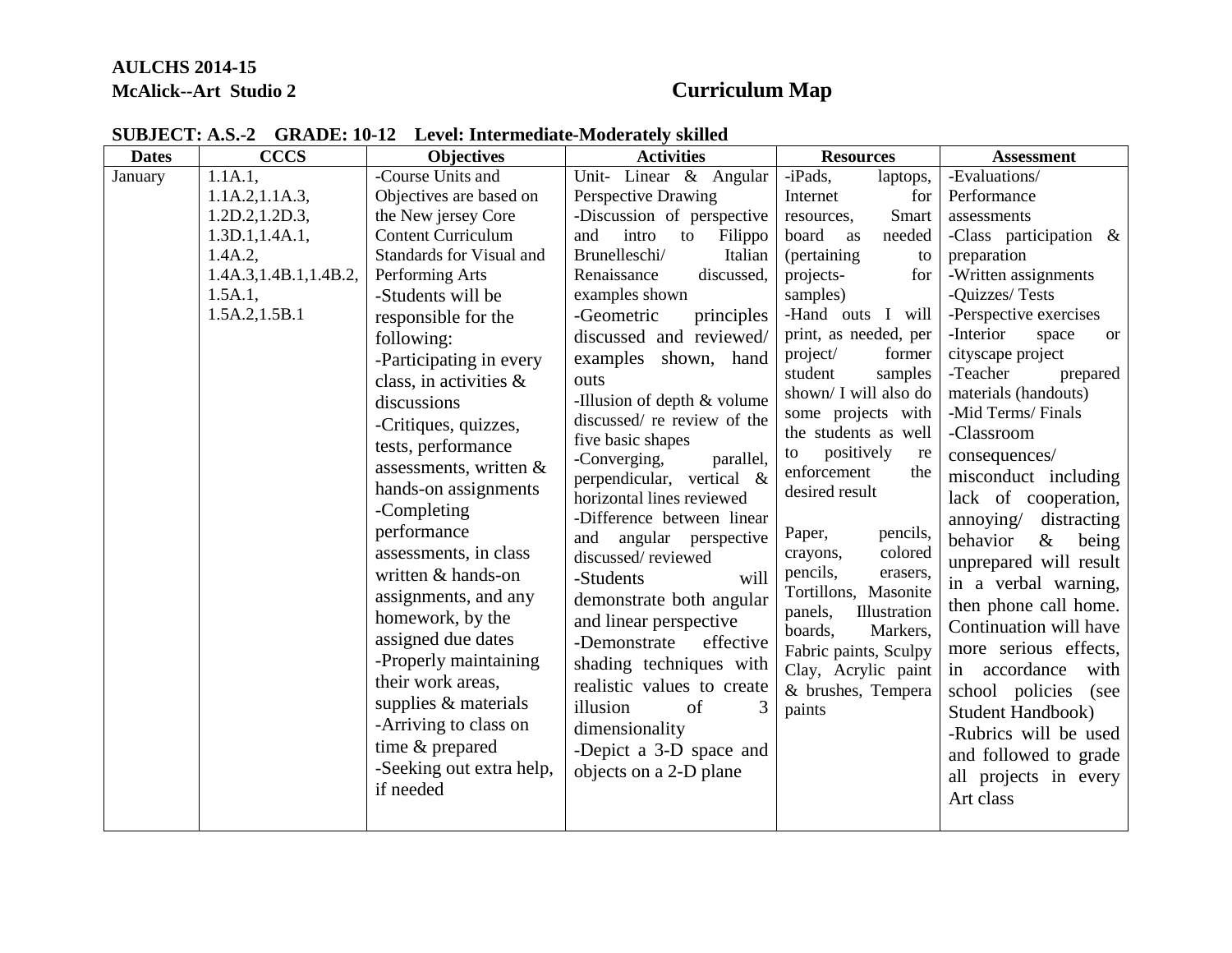| February | 1.1A.1,<br>1.1A.2, 1.1A.3,<br>1.2D.2, 1.2D.3,<br>1.3D.1, 1.4A.1,<br>1.4A.2,<br>1.4A.3, 1.4B.1, 1.4B.2,<br>$1.5A.1$ ,<br>1.5A.2, 1.5B.1 | -See above | Unit-Portraits & pastels<br>-Proportion discussed and<br>reviewed<br>-Color<br>and<br>value<br>discussed and reviewed<br>and it's importance to<br>creating Realism<br>-Patel blending, handling<br>and layering/ discussed,<br>practiced and mastered<br>-Procedures for safely<br>using pastels and fixative<br>properly/demonstrated | Use<br>of <sub>1</sub><br>photographic<br>references for this<br>will<br>project<br>be<br>needed and require<br>approval/<br>my<br>gridding discussed<br>$\&$<br>demonstrated<br>(encouraged) | -Students are to keep<br>and choose pieces for<br>their portfolios,<br>if<br>desired<br>-Review and comment<br>on sketch books & Do<br><b>Nows</b><br>-Class critiques/ open<br>ended<br>assessments,<br>self<br>$\&$<br>peer<br>teacher<br>assessments.<br>materials.<br>created<br>formative assessments<br>& hands on activities |
|----------|----------------------------------------------------------------------------------------------------------------------------------------|------------|-----------------------------------------------------------------------------------------------------------------------------------------------------------------------------------------------------------------------------------------------------------------------------------------------------------------------------------------|-----------------------------------------------------------------------------------------------------------------------------------------------------------------------------------------------|-------------------------------------------------------------------------------------------------------------------------------------------------------------------------------------------------------------------------------------------------------------------------------------------------------------------------------------|
| March    | 1.1A.1,<br>1.1A.2, 1.1A.3,<br>1.2D.2, 1.2D.3,<br>1.3D.1, 1.4A.1,<br>1.4A.2,<br>1.4A.3, 1.4B.1, 1.4B.2,<br>1.5A.1,<br>1.5A.2, 1.5B.1    | -See above | Unit-Analogous Painting/<br>Greek Architecture and<br>or Urban-scapes<br>$\sigma$<br>-Characteristics<br>3<br>decorative<br>orders<br>discussed/reviewed<br>-Elaboration<br>discussed.<br>harmony<br>balance,<br>$\&$<br>beauty in architecture<br>shown/discussed                                                                      | See above                                                                                                                                                                                     | -Portfolios<br>-Review and comment<br>on sketchbooks<br>-Evaluate<br>skills.<br>techniques<br>and<br>concepts                                                                                                                                                                                                                       |
| April    | 1.1A.1,<br>1.1A.2, 1.1A.3,<br>1.2D.2, 1.2D.3,<br>1.3D.1, 1.4A.1,<br>1.4A.2,<br>1.4A.3, 1.4B.1, 1.4B.2,<br>1.5A.1,<br>1.5A.2, 1.5B.1    | -See above | -Color harmonies shown,<br>analogous<br>discussed/<br>shown<br>-Blending<br>acrylic<br>demonstrated and storing<br>discussed<br>-Procedures for cleaning<br>brushes, palettes,<br>and<br>work surfaces reviewed                                                                                                                         | See above                                                                                                                                                                                     | -Growing portfolios<br>-Review and comment<br>on sketchbooks<br>-Class presentations<br>-Written work related<br>to key concepts, per<br>each project                                                                                                                                                                               |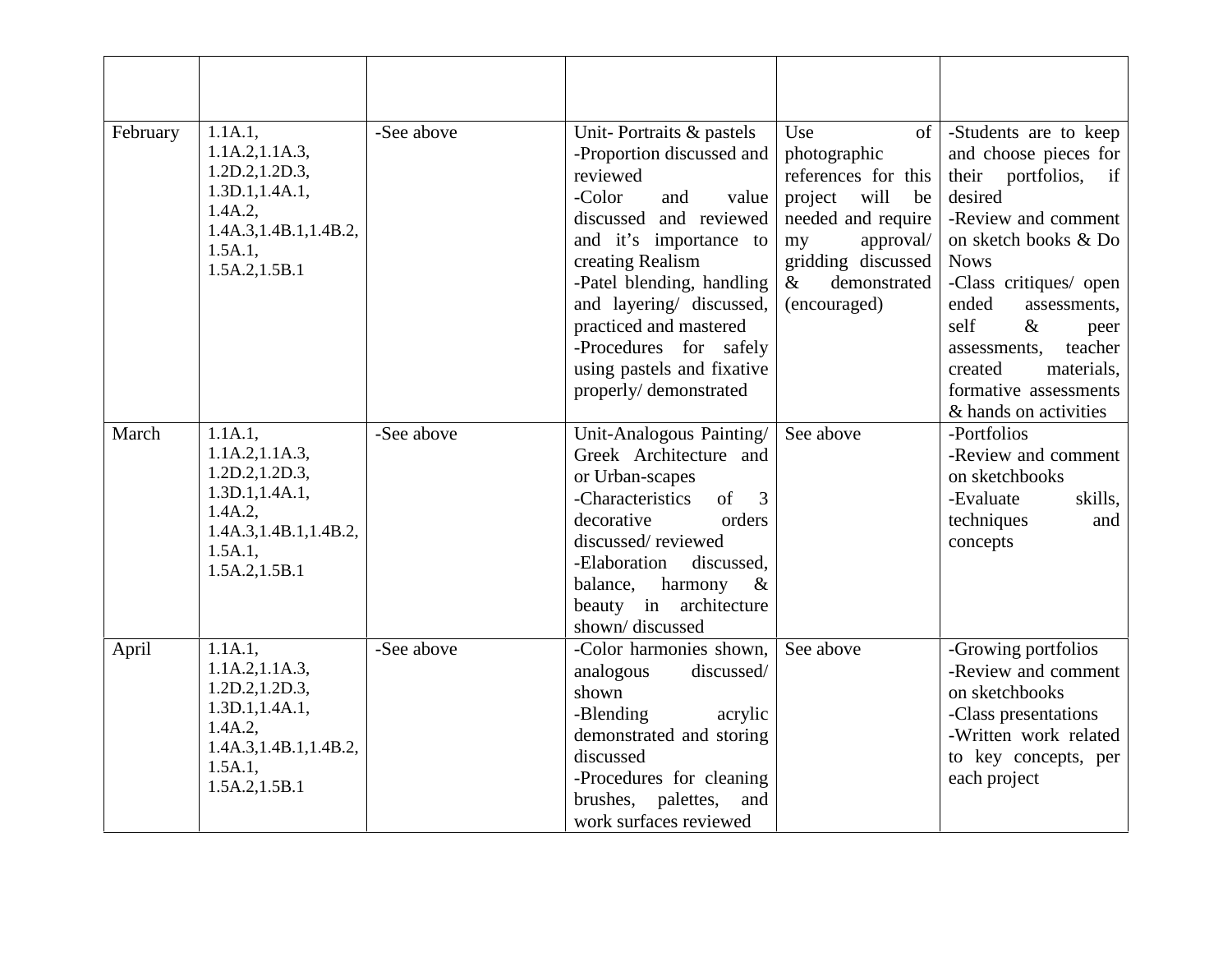| May | 1.1A.1,<br>1.1A.2, 1.1A.3,<br>1.2D.2, 1.2D.3,<br>1.3D.1, 1.4A.1,<br>1.4A.2,<br>1.4A.3, 1.4B.1, 1.4B.2,<br>1.5A.1,<br>1.5A.2, 1.5B.1 | -See above | -Research paper on one<br>of the following- Greek<br>architect, famous portrait<br>of<br>artist<br>Filippo<br>Brunelleschi,<br>and<br>presentation<br><b>or</b><br>PowerPoint (no less then<br>20 slides)<br>-Students are continually<br>challenged and growing<br>with<br>the<br>ongoing<br>in<br>their<br>movement<br>the<br>sketchbooks,<br>as<br>classes advance/<br>their<br>concepts become more<br>intense to help build their<br>skills,<br>creativity<br>and<br>imaginations<br>-Some projects<br>take<br>longer then others, the<br>above mentioned are an<br>approximation/ I have<br>additional projects<br>as<br>well & they're added as<br>(if) needed<br>-Mid term review<br>-Mid<br>term/<br>final<br>assessments<br>-Some students go on to<br>Advanced<br>take<br>Art<br>Studio, some do not | Throughout all Art<br>courses,<br>students<br>always<br>are<br>encouraged<br>to<br>rethink, revise $\&$<br>refine<br>their<br>techniques<br>and<br>compositions<br>as<br>they work through<br>the steps in their<br>artistic processes.<br>all<br>-I provide<br>students with the<br>opportunity<br>to<br>evaluate<br>their<br>work, reflect on<br>their learning, and<br>apply their learning<br>everyday<br>to<br>situations<br>when<br>seen fit | -Continuing growth of<br>portfolio body<br>-Students are always<br>encouraged to keep<br>and save all work and<br>projects,<br>in<br>preparation for the few<br>that will pursue Art<br>(portfolio)<br>Careers<br>body of work- needed,<br>gathered)<br>-Portfolio preparation<br>and design usually<br>begins in or during Art<br>Studio 2 |
|-----|-------------------------------------------------------------------------------------------------------------------------------------|------------|-----------------------------------------------------------------------------------------------------------------------------------------------------------------------------------------------------------------------------------------------------------------------------------------------------------------------------------------------------------------------------------------------------------------------------------------------------------------------------------------------------------------------------------------------------------------------------------------------------------------------------------------------------------------------------------------------------------------------------------------------------------------------------------------------------------------|----------------------------------------------------------------------------------------------------------------------------------------------------------------------------------------------------------------------------------------------------------------------------------------------------------------------------------------------------------------------------------------------------------------------------------------------------|---------------------------------------------------------------------------------------------------------------------------------------------------------------------------------------------------------------------------------------------------------------------------------------------------------------------------------------------|